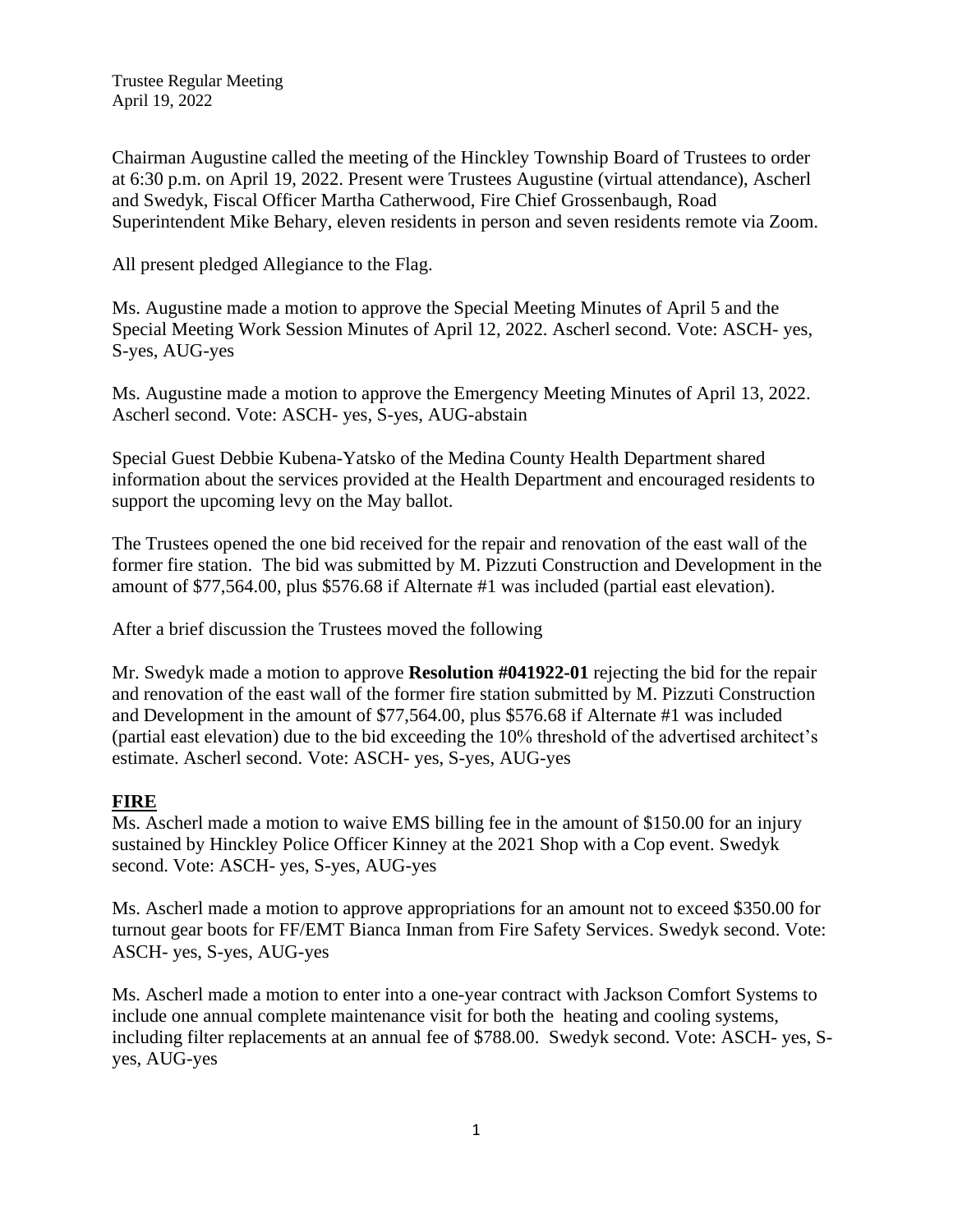Ms. Ascherl made a motion to accept the resignation of firefighter/paramedic Dustin Baizer effective immediately. Swedyk second. Vote: ASCH- yes, S-yes, AUG-yes

## **SERVICE**

Mr. Behary stated that the public information session date with residents impacted by the proposed Valley Brook concrete replacement project will be May 4 at 5:30 p.m. impacted residents will be mailed letters informaing them of the session.

Mr. Behary informed the Trustees that Precision Mechanical completed the furnace and air conditioning replacement work in the Historical House.

Mr. Beharry presented the bids submitted for the Hinckley Township 2022 paving program as follows:

- Melway Paving Co., Inc. \$317,673.56
- Karvo Companies Inc. \$343,295.04
- Chagrin Valley Paving \$347,781.04
- Crossroads Asphalt Recycling \$382,076.00

Mr. Swedyk made a motion to adopt **Resolution #041922-02**, contracting with Melway Paving Co., Inc. for the Hinckley Township 2022 paving program at a cost of \$317,673.56. Paving areas are Bellus Road, Oakwood Lane and Michelle Ridge. Ascherl second. Vote: ASCH- yes, S-yes, AUG-yes

### **ZONING**

Ms. Augustine informed the Trustees that oaths have been administered to all new zoning members.

The Trustees reviewed and signed a mylars for one lot split and one lot consolidation (Skyline Drive and Center Road properties).

Ms. Augustine discussed signing mylars outside of regular meetings so that applicants are not delayed on their projects. The Trustees agreed to do so in order to expedite the process. All mylars that the Trustees have signed outside of a meeting will be listed at the next Trustee meeting.

### **TRUSTEES**

Ms. Ascherl made a motion to adopt **Resolution #041922-03**, authorizing the fiscal officer to forward \$1,145.77 to Kimble for the Hinckley Township Unpaid Trash, 2nd half 2021 property taxes, in accordance with paragraph 6.1 of the contract: any delinquent charges that are collected pursuant to R.C. 505.31(B) Specific to assessments set out. \$28.35 will go to Hinckley Township's General Funds from penalties applied by the Medina County Auditor for a total amount of \$1,174.12 after the Auditor's deduction of fees in the amount of \$35.66. Swedyk second. Vote: ASCH- yes, S-yes, AUG-yes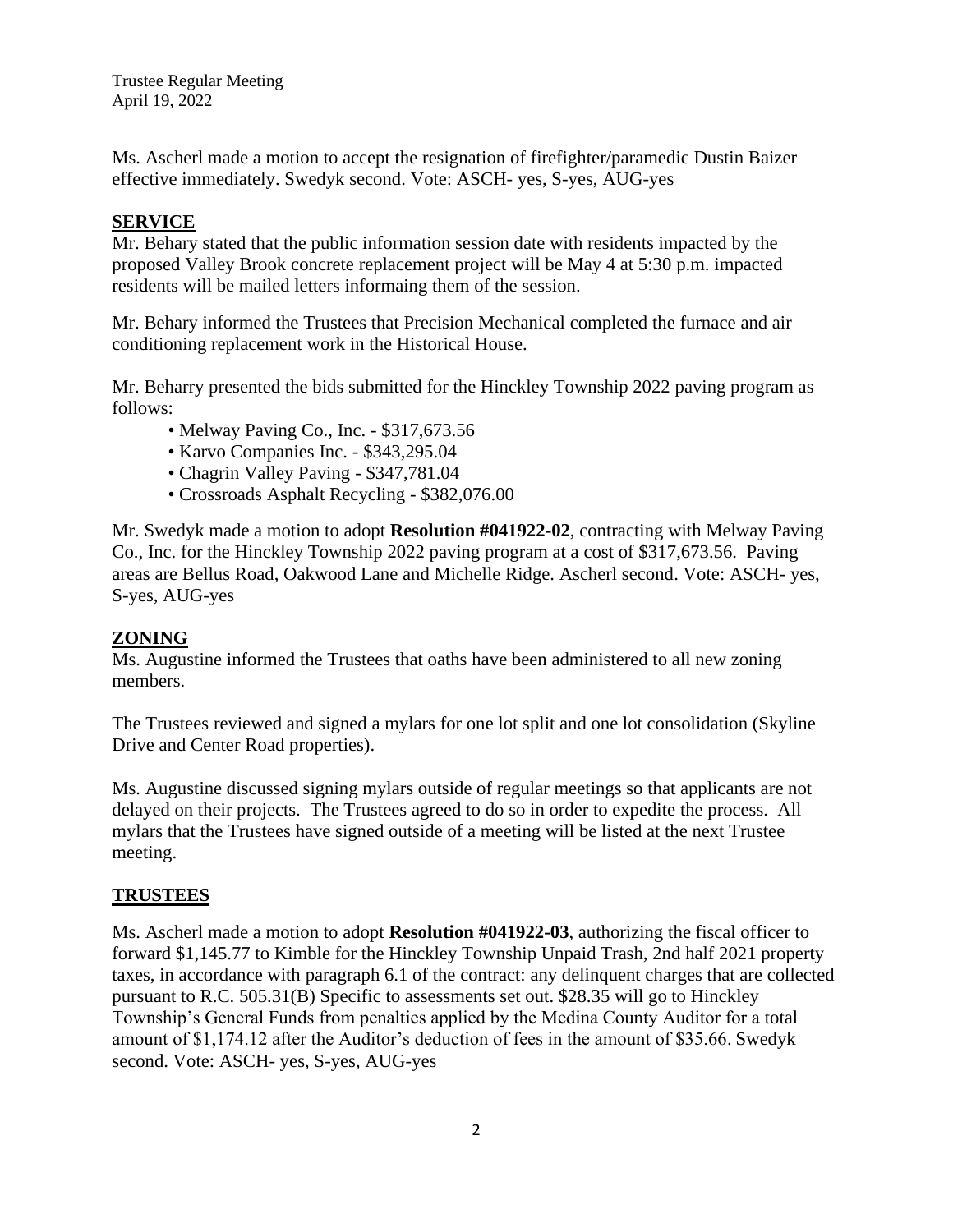Ms. Ascherl made a motion to adjourn into Executive Session to discuss the hiring and compensation of a Township meeting proctor. Augustine second. Vote: ASCH- yes, S-yes, AUG-yes

Mr. Swedyk informed the Trustees that the maintenance warranty work required by Perk Co, for Maple Hill paving will be done in accordance with the weather. He added that Perk may contract the warranty work to another company or may do itself.

Great Lakes Petroleum has forwarded the Township a contract for the fuel inventory and control system to be implemented by Township departments.

Mr. Swedyk would like to table further discussion on any revision to the Non-Union Employee manual as it pertains to comp time.

Mr. Swedyk had a discussion with the Recreation Association of Highland (RAH) Board President regarding an invoice for the repayment of ballfield dirt to the organization. Mr. Swedyk stated that it is not the policy of the Township to reimburse outside organizations for purchases, the process is to request approval and if approval is given, the vendor invoices the Township directly. It was decided that since this does not happen often, a motion will be made to reimburse RAH for the ball field dirt.

Mr. Swedyk made a motion to reimburse RAH for infield dirt at Kobak Field #3 and Youth Field #2 in the amount of \$1,505.49. Ascherl second. Vote: ASCH- yes, S-yes, AUG-yes

Ms. Augustine indicated that Comprehensive Plan Steering Committee Audit meeting will be on April 26 at 6:30 p.m. The committee will be discussing the final draft of the survey questions. She added that any copies of the survey questions that may be circulating now are only a DRAFT and should not be completed and returned to the Township. Once the survey questions are finalized they will be mailed to every household in the Township.

The Trustees discussed the option of mailing the survey to every registered voter in the Township, due to the potential to double, or even triple the cost of the mailing, it was decided to obtain responses per household.

Ms. Augustine reminded the audience that the Memorial Day Parade and ceremony will be held at 9:00 a.m. on Monday, May 30, 2022.

Ms. Augustine expressed her concern that due to communications she feels undermine the Comprehensive Plan Steering Committee Audit process she would like to step down as a member. She feels she is carrying the burden of the process solely without help from the other Board members. Mr. Swedyk and Ms. Ascherl expressed their willingness to help in the process on any capacity they could. Ms. Augustine agreed to remain on the Committee.

# **FISCAL OFFICER**

Mrs. Catherwood informed the Trustees that the police department motion made last meeting in the amount of \$559.98 for replacement batteries through Baypoint was half as much.